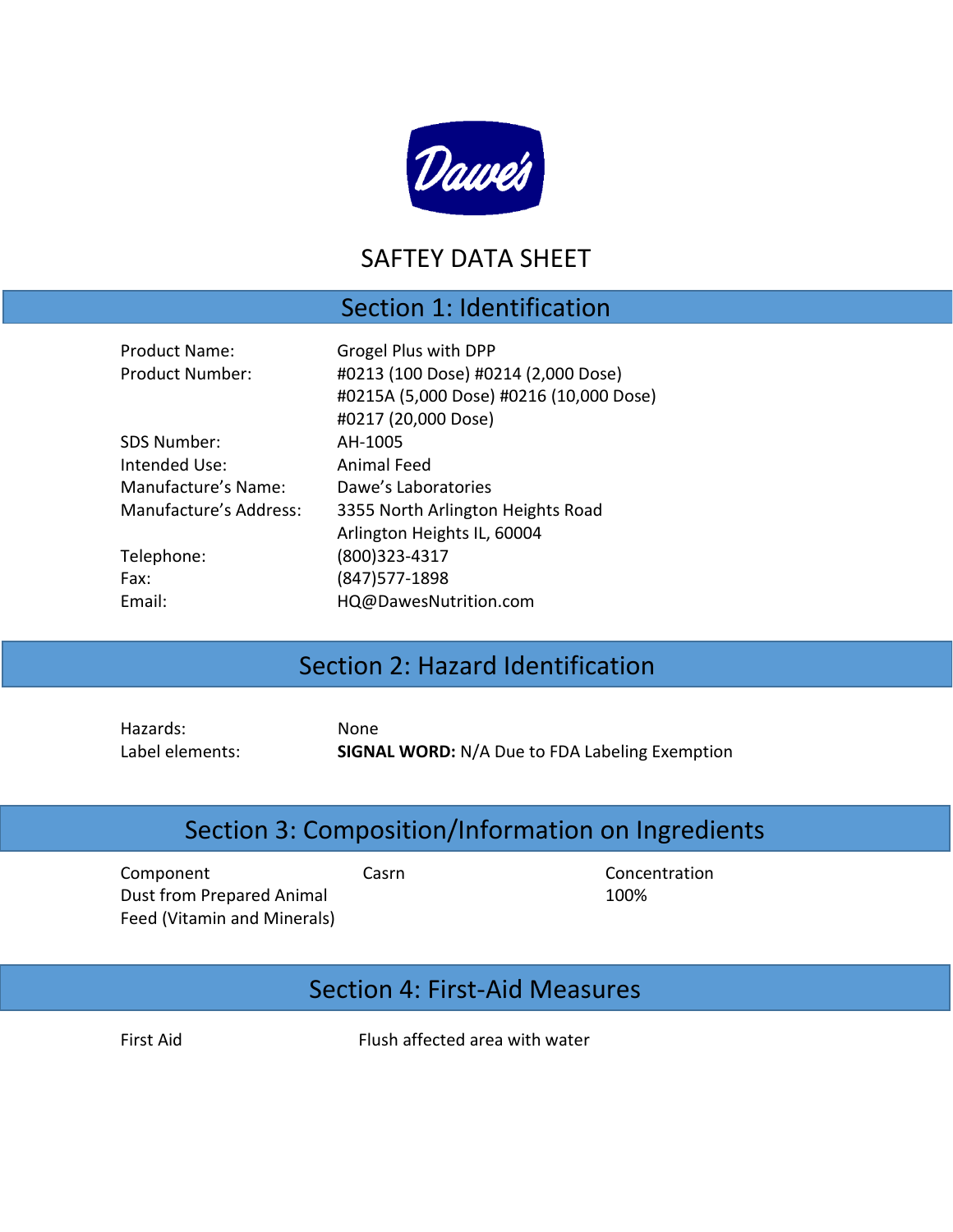# Section 5: Fire Fighting Measures

| <b>Extinguishing Media:</b>            | Water. |
|----------------------------------------|--------|
| Special Fire Fighting<br>Procedures:   | None.  |
| Unusual Fire and Explosion<br>Hazards: | None.  |

## Section 6: Accidental Release Measures

| Steps to be Taken in Case | Remove and put in appropriate container; flush residue |
|---------------------------|--------------------------------------------------------|
| Material is Released or   | with water into drain.                                 |
| Spilled:                  |                                                        |
| Waste Disposal Method:    | According to local regulations and standards.          |

# Section 7: Handling and Storage

Store in a cool, dry, covered warehouse.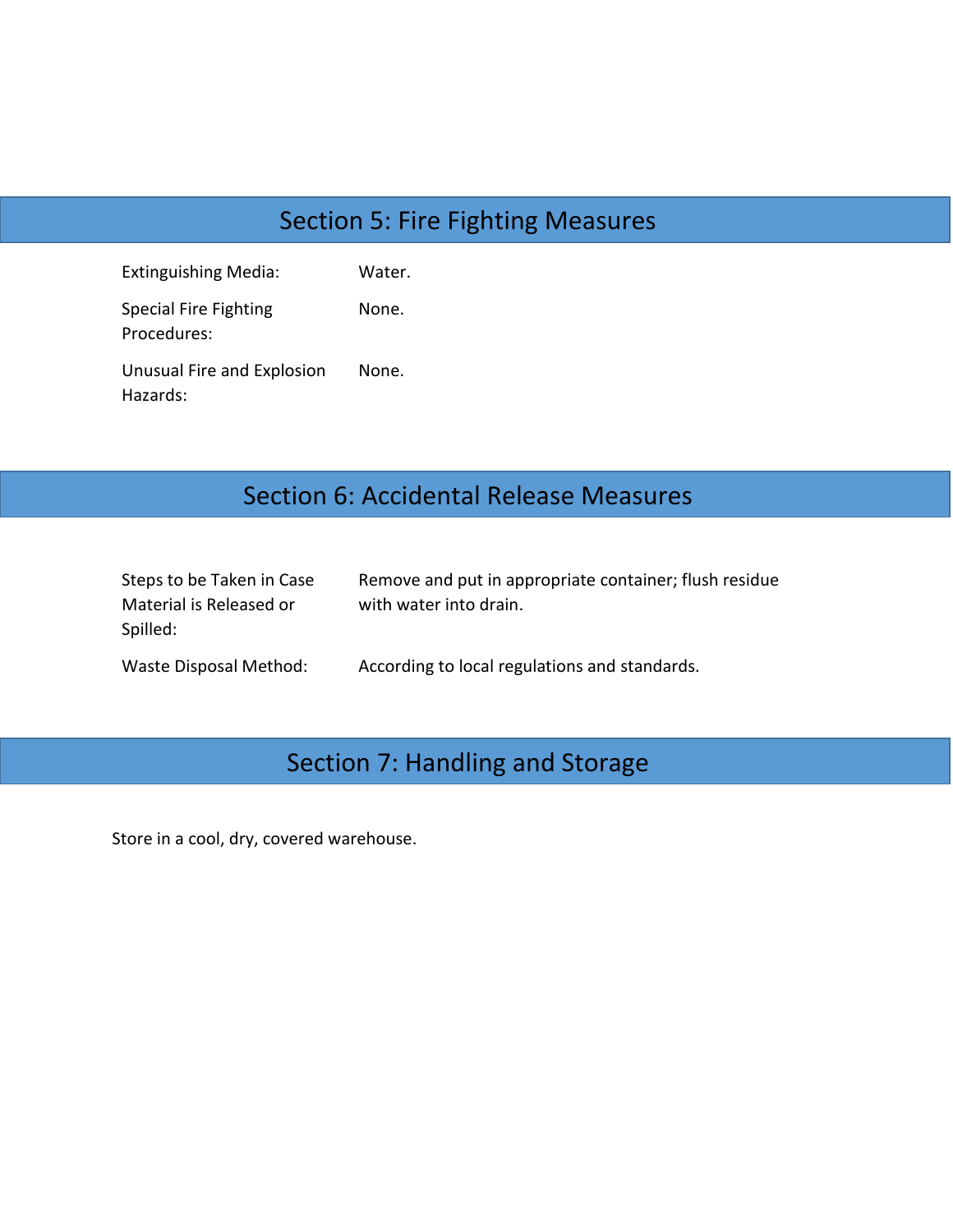## Section 8: Exposure Control/Personal Protection

| Eye Protection:                | Dust-tight goggles, if necessary.                               |
|--------------------------------|-----------------------------------------------------------------|
| Skin Protection:               | Standard work gloves (rubber).                                  |
| <b>Respiratory Protection:</b> | Respirator for fine dust.                                       |
| Ventilation:                   | Adequate for dust.                                              |
| Work/hygienic practices:       | Comply with good manufacturing practices and local<br>standards |

## Section 9: Physical and Chemical Properties

| Boiling Point (°F):            | N/A                                   |
|--------------------------------|---------------------------------------|
| Vapor Pressure (mm Hg):        | N/A                                   |
| Vapor Density:                 | N/A                                   |
| Solubility in Water:           | <b>Highly Soluble</b>                 |
| Specific Gravity ( $H_2O=1$ ): | N/A                                   |
| Percent Volatile by Weight:    | N/A                                   |
| <b>Evaporation Rate:</b>       | N/A                                   |
| Appearance and Odor:           | Tan to off white, faint vitamin odor. |

# Section 10: Stability and Reactivity

| Stability:                           | Stable when stored in a cool, dry, covered warehouse,<br>in original, unopened container. |
|--------------------------------------|-------------------------------------------------------------------------------------------|
| Hazardous Decomposition<br>Products: | None.                                                                                     |
| Hazardous Polymerization:            | Will not occur.                                                                           |